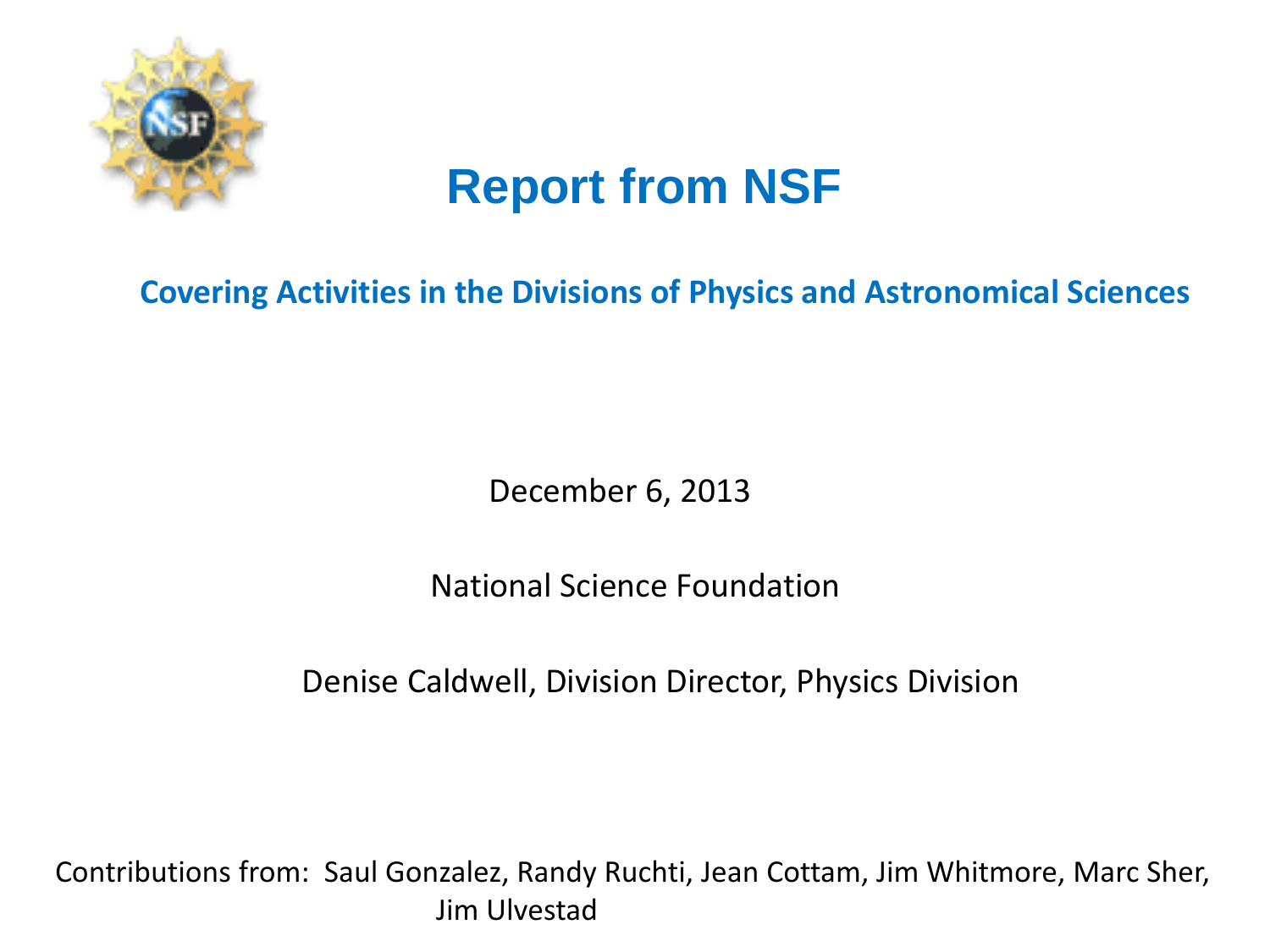

## **High Energy Physics at NSF – Budget Considerations**

- NSF budgets are set by Director at the highest level OMB/Congress  $\rightarrow$  NSF OD  $\rightarrow$  Directorates  $\rightarrow$  Divisions  $\rightarrow$  Programs
- Currently (FY 2013), there are 6 lines in the NSF Budget:
	- **Research & Related Activities**(R&RA, \$5,544M) Research Awards in all Research Directorates (MPS, GEO, BIO, ENG, CISE, SBE); Facilities Operations here Education & Human Resources (EHR, \$833M)
	- Agency Operations & Award Management (AOAM, \$294M)
	- **Major Research Equipment & Facilities Construction** (MREFC, \$196M); Includes

no funds for operations; funds disappear when construction is complete Office of Inspector General (OIG, \$13M) National Science Board (NSB, \$4M)

- The Director has flexibility in making program and Directorate allocations; however President's budget has detailed "bottoms-up" justifications – administration priorities Appropriations language can highlight Congressional priorities Budget cuts can impact "core" research programs (9.6% PHY budget cut in FY 2013)
- The NSF mission is broad ("fund the best science"); all disciplines compete every year for non-core funding (Presidential priorities, Congressional priorities, MREFC projects); planning for long-term projects is difficult, although essential for high energy physics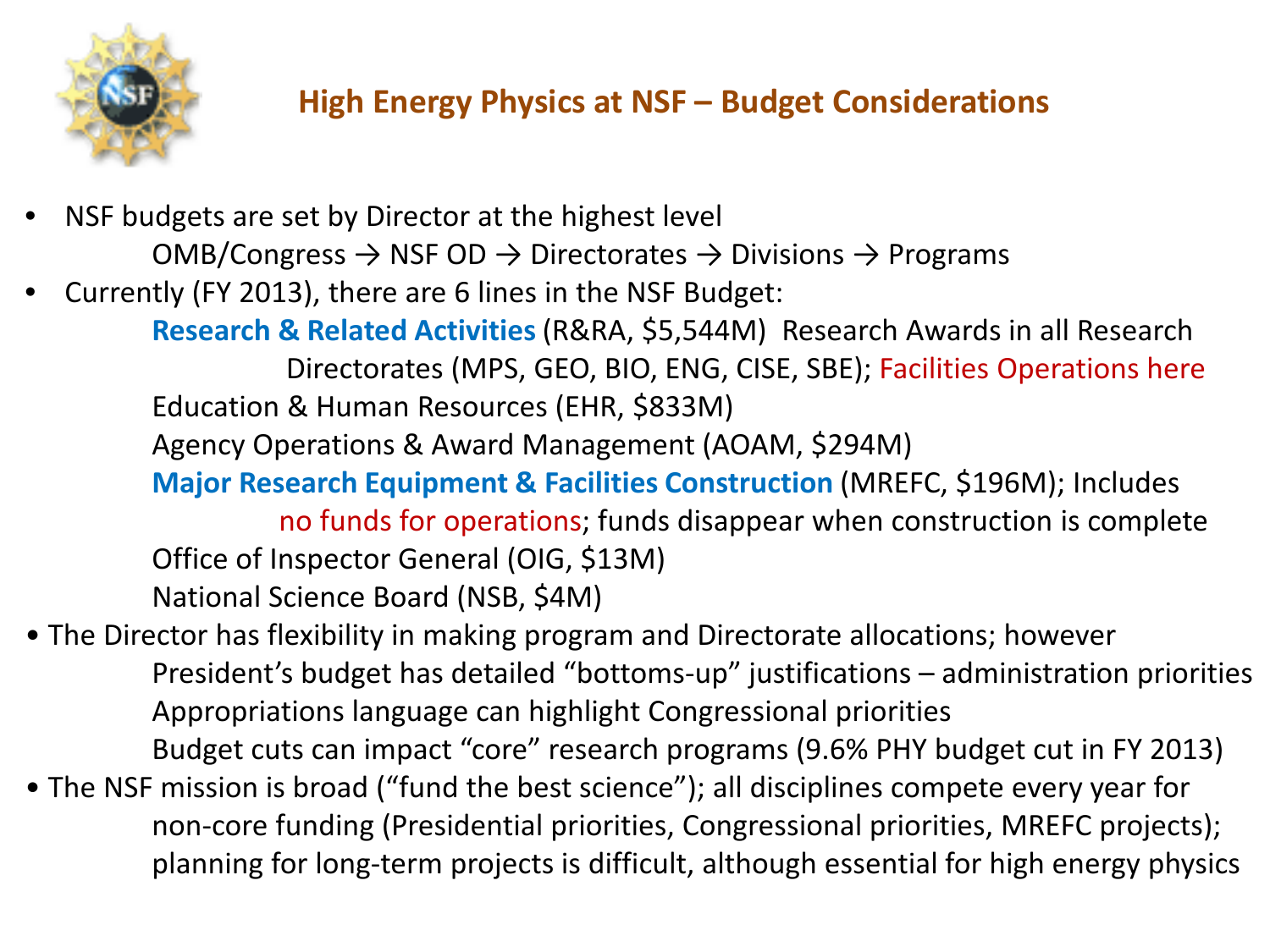

### **Consequences of Current Budget Constraints**

There is a lot of very good science that will not be funded.

Whatever is funded should reflect:

the strongest case for scientific progress at the frontier of knowledge, irrespective of field potential to transform society either directly or indirectly reasonable expectation of affordability over long term

PHY Perspectives:

Maximize impact of NSF funds, e.g. invest in a few high-impact mid-scale projects as opposed to contributions to large efforts with incremental impact Optimize utilization of resources otherwise funded, e.g. OSG, XSEDE, PFC Focus on science questions, not disciplinary programs per se; utilize cross-cutting programs where feasible, e.g. MRI, CDS&E Encourage connections across PHY sub-areas

High Energy Physics has been and should remain highly competitive at NSF.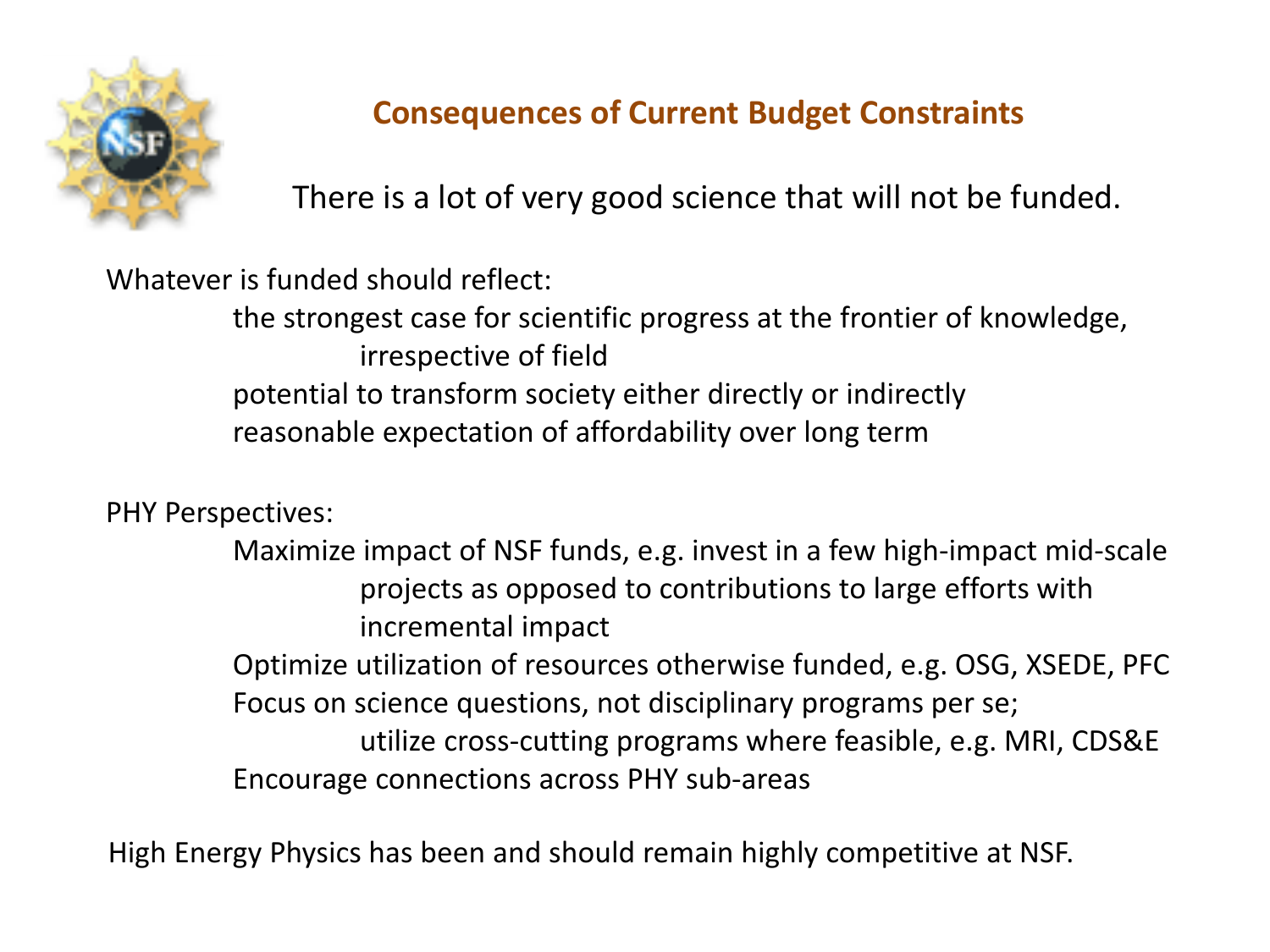

# PHY Particle Physics (PP) Funding - Details

|                                |                                 | <b>FY 2008</b> | <b>FY 2009</b> | <b>FY 2009</b> | <b>FY 2010</b> | <b>FY 2011</b> | FY 2012 | FY 2013  |               |
|--------------------------------|---------------------------------|----------------|----------------|----------------|----------------|----------------|---------|----------|---------------|
| Experimental<br>욘              | (in M\$)                        | Actuals        | <b>Omnibus</b> | <b>ARRA</b>    | Actual         | Actual         | Actual  | Estimate |               |
|                                | <b>EPP Research</b>             | 20.5           | 18.8           | 14.0           | 25.8           | 25.0           | 24.7    | 21.7     |               |
|                                | <b>LHC</b> Ops                  | 18.0           | 18.0           |                | 18.0           | 18.0           | 18.0    | 18.0     |               |
|                                | <b>CESR</b>                     | 13.7           | 8.5            | 1.3            |                |                |         |          |               |
|                                | Accel/Instrumentation           | 4.0            | 2.2            |                | 3.0            | 4.1            | 11.9    | 4.5      |               |
|                                |                                 |                |                |                |                |                |         |          | <b>Allied</b> |
| Experimental<br>Particle Astro | <b>Particle Astrophysics</b>    | 15.8           | 15.9           | 15.3           | 17.9           | 9.7            | 11.5    | 10.4     |               |
|                                | IceCube Ops                     | 1.5            | 2.2            |                | 2.2            | 3.5            | 3.5     | 3.5      | Funding       |
|                                | <b>DUSEL Planning</b>           | 2.0            | 22.0           |                | 28.9           | 10.2           |         | 3.2      |               |
|                                | Underground R&D                 | 5.0            | 4.0            | 5.6            | 4.6            | 6.0            | 11.0    | 3.4      |               |
|                                | <b>Underground Physics</b>      |                |                |                |                | 8.4            | 6.3     | 5.5      |               |
| Theory $\rightarrow$           | THY (EPP/Astro/Cosmo            | 11.7           | 12.0           | 6.8            | 13.2           | 14.1           | 13.6    | 12.1     |               |
|                                | <b>Physics Frontier Centers</b> | 6.3            | 5.9            |                | 5.9            | 6.0            | 6.0     | 6.0      |               |
|                                | <b>TOTAL Particle Physics</b>   | 98.4           | 109.5          | 43.0           | 119.4          | 104.9          | 106.4   | 88.4     |               |
|                                | <b>TOTAL Physics Division</b>   | 285.0          | 275.5          | 102.1          | 307.8          | 280.3          | 277.4   | 250.7    |               |
|                                | % of Physics Division           | 34.5%          | 39.7%          | 42.1%          | 38.8%          | 37.4%          | 38.4%   | 35.2%    |               |
|                                | <b>Allied Funding</b>           | 7.2            | 4.9            | 0.5            | 12.7           | 12.3           | 24.7    | 20.8     |               |
|                                | <b>Effective Total</b>          | 105.5          | 114.4          | 43.5           | 132.1          | 117.2          | 131.1   | 109.2    |               |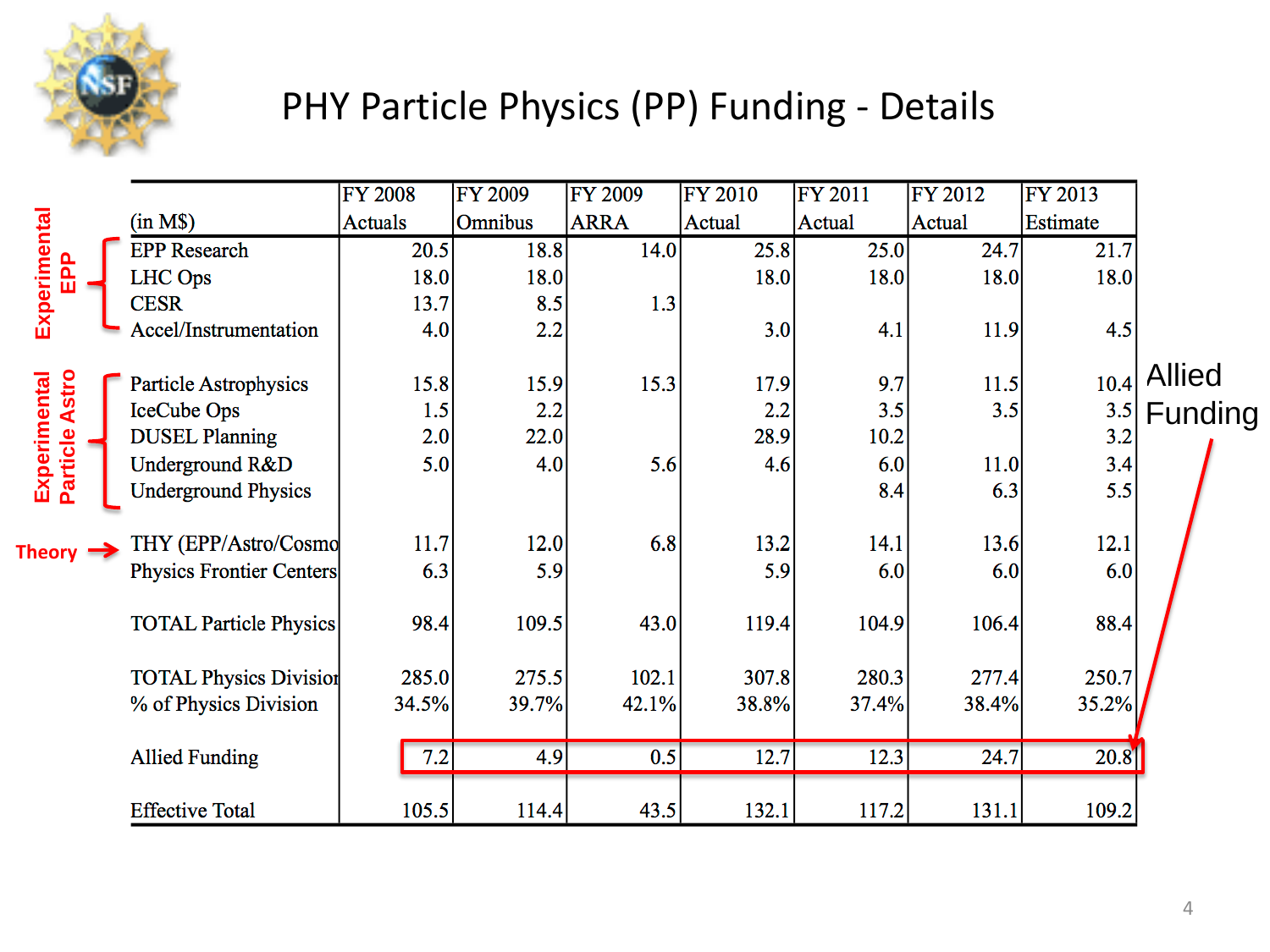# **Stilarge Synoptic Survey Telescope (LSST)**

- Stage IV Dark Energy experiment, with many other astrophysical goals
	- NSF: Telescope, site, data management
	- DOE: Large-format camera (SLAC leads)
- In President's MREFC budget request for NSF for FY 2014
	- Total NSF construction budget of \$466M
	- Goal: start NSF construction in July 2014
- DOE camera could not start in FY 2013 due to Continuing Resolution; in FY14 Budget Request
	- Total cost range up to \$175M
- NSF Final Design Review occurring this week
	- Aiming for May 2014 construction approval by NSB

Artist's rendering of site and telescope; primary mirror in final polishing stage



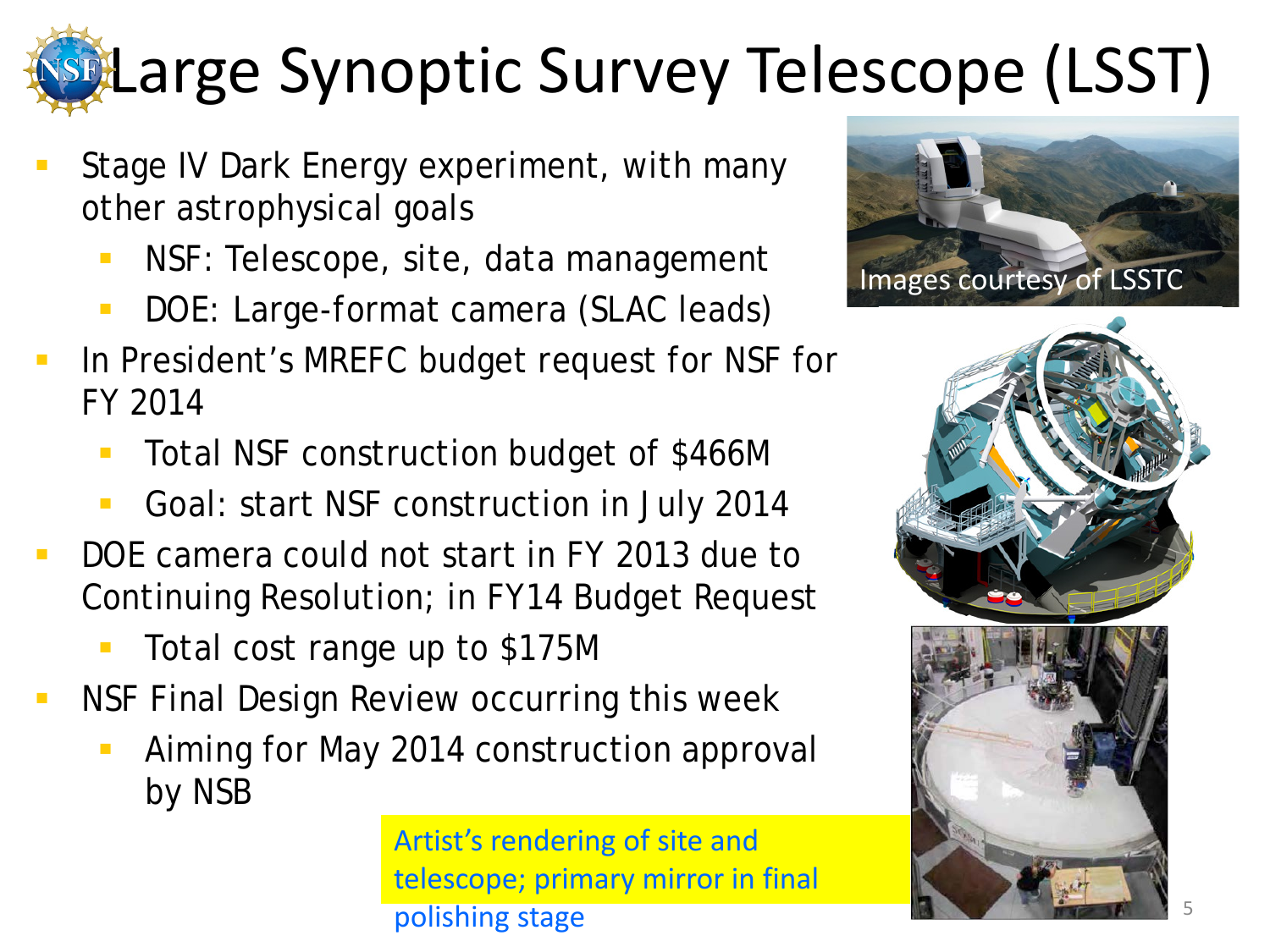

# MPS/AST Dark Energy Efforts

- Contributed to funding of Sloan Digital Sky Survey (SDSS) over the years
	- **Presently funding BOSS (Baryon Oscillation Spectroscopic** Survey), a Stage III DE experiment, as part of SDSS-III
- **Together with university and private sources, funding Hobby** Eberley Telescope Dark Energy Experiment (HETDEX), another Stage III spectroscopic experiment at higher redshift
- **Supporting Dark Energy Survey (DES), a Stage III imaging** experiment on the Blanco 4m telescope in Chile
	- NSF telescope and data management, DOE (FNAL) camera
	- 5-yr survey began in August 2013
- DOE/HEP has selected NSF Mayall 4m telescope in Arizona as host for Dark Energy Spectroscopic Instrument (DESI), with LBNL as lead institution
	- **Further advance of DESI depends strongly on report and** recommendations of P5 committee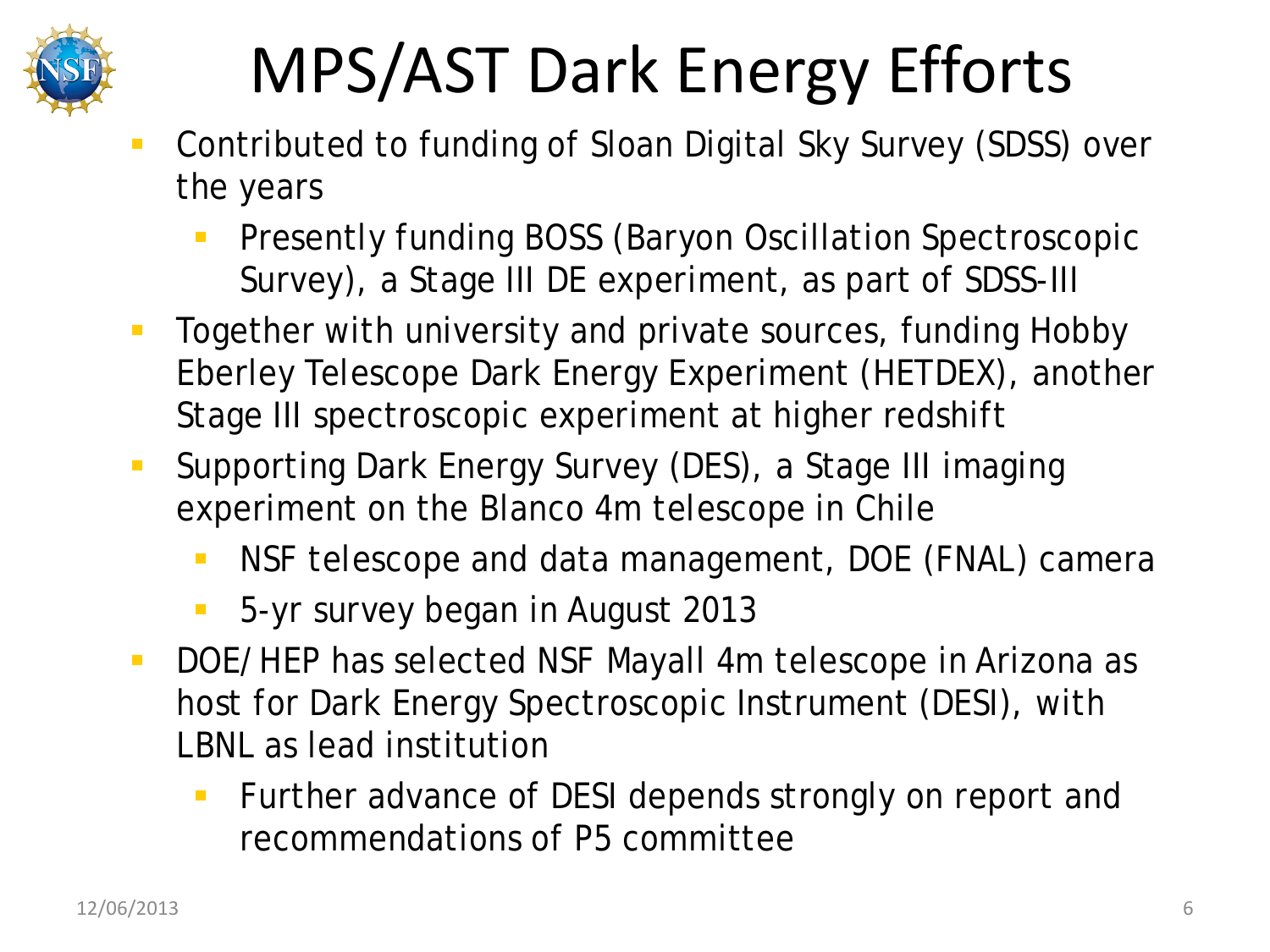

# NSF Considers P5 Process as Critical Key Points of Interest to NSF

#### NSF Funds are Limited; Particle Physics must Compete with All of Science

P5 Charge: Focus on the Science in defining priorities:

*"To better understand this picture, we request an assessment of the current and future scientific opportunities over the next 20 year period."*

Look for Maximum Impact; Science Payoff Must Justify Level of Investment

P5 Charge: Describe the scientific return on investments:

*"Examine current, planned and proposed research capabilities and assess their role and potential for scientific advancement; assess their uniqueness and relative scientific impact in the international context and estimate the time and resources... needed to achieve their goals."*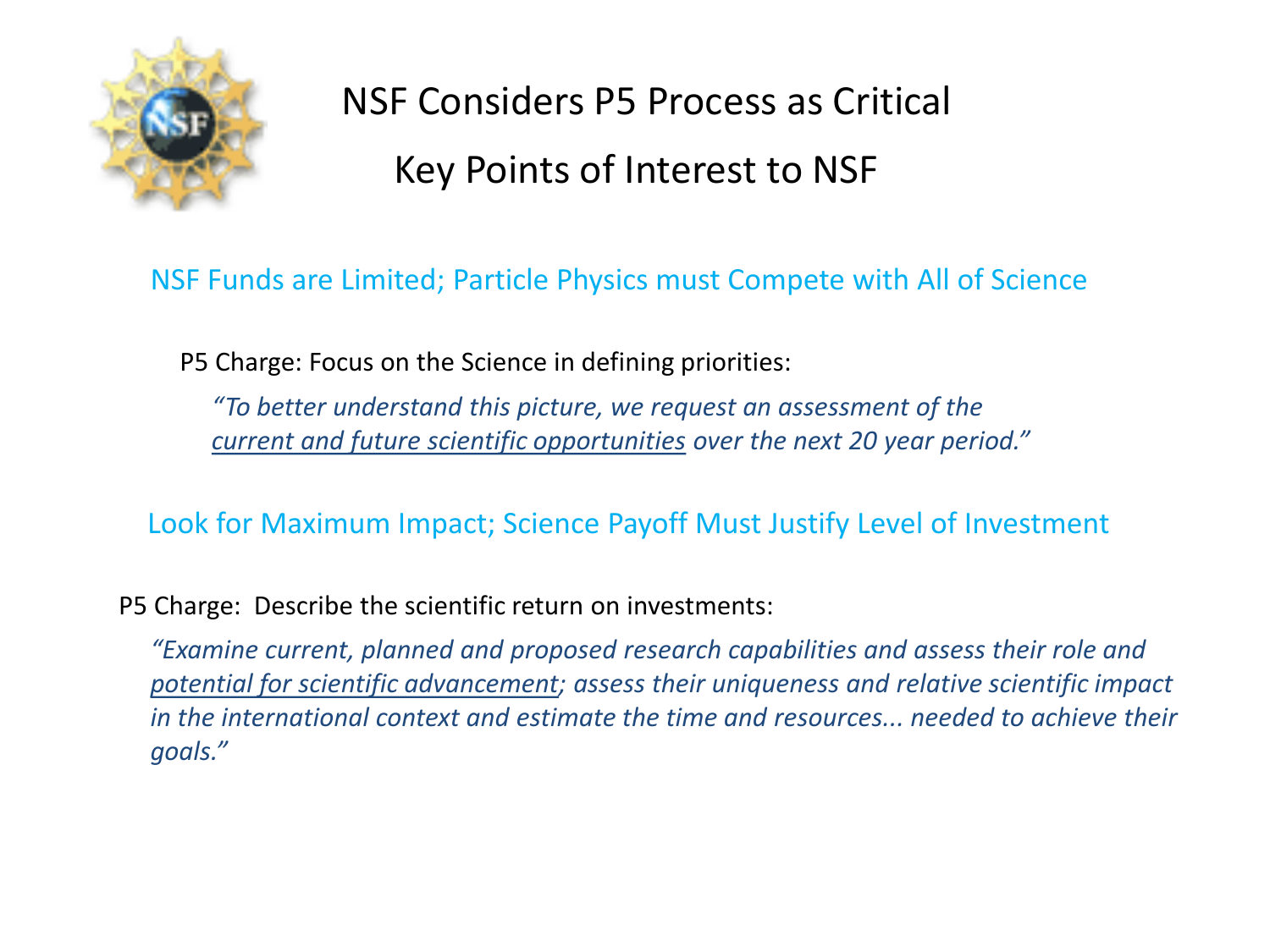

P5 Charge: Consider a balance of experiments. NSF/PHY will support small and mid-scale experiments, and well-defined university-led contributions to large projects:

*"We also request that HEPAP consider the appropriate balance of small, mid-scale, and large experiments and identify, where possible, multiple or complementary pathways to address the important scientific questions..."*

#### Capitalize on the NSF Focus on the University Community and Students

P5 Charge: Consider a range of projects that engage laboratory and university personnel:

*"… maintaining a healthy balance that preserves essential roles and contributions for national laboratories and universities and enables opportunities for global coordination of large initiatives."*